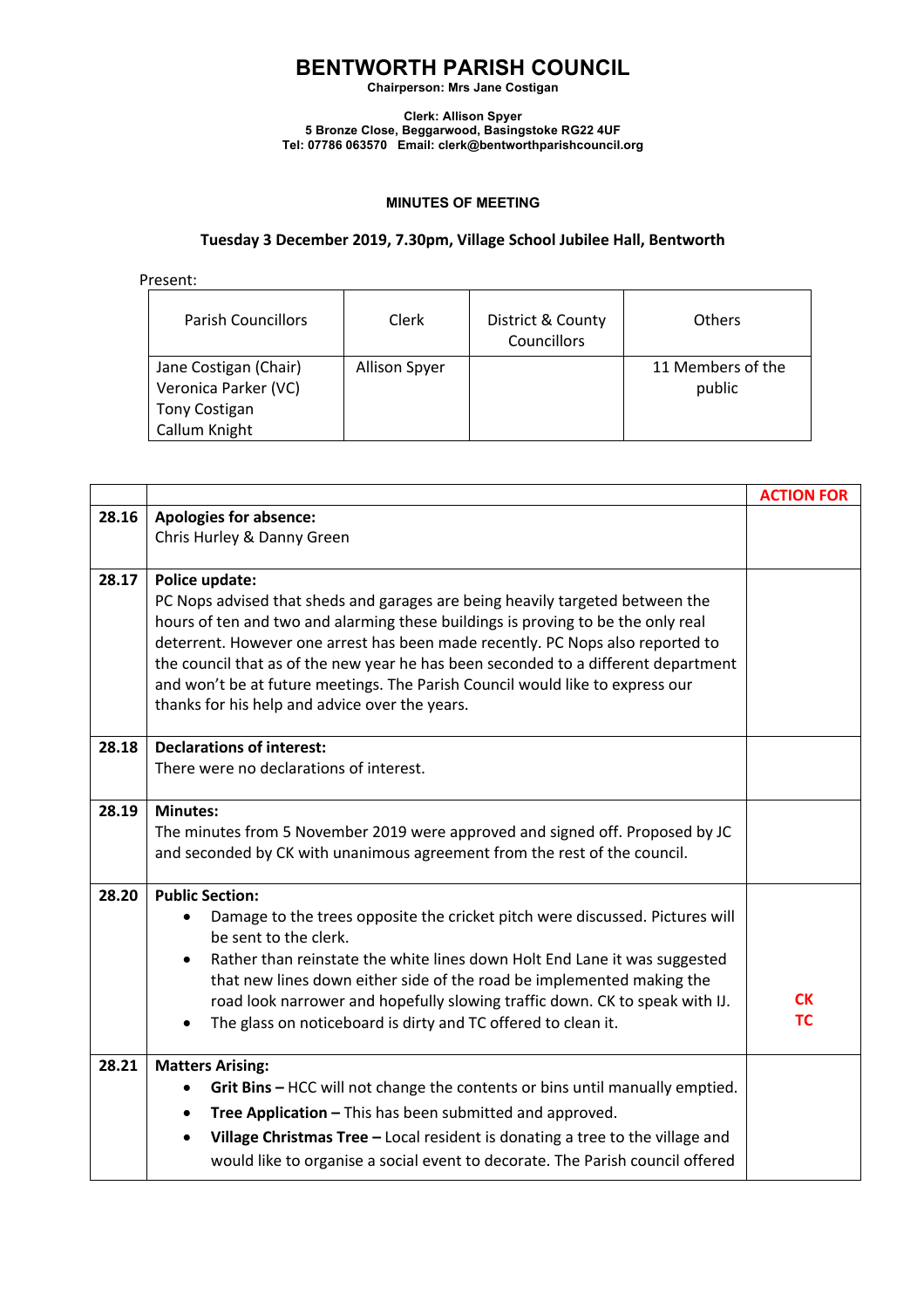# **BENTWORTH PARISH COUNCIL**

**Chairperson: Mrs Jane Costigan**

#### **Clerk: Allison Spyer 5 Bronze Close, Beggarwood, Basingstoke RG22 4UF Tel: 07786 063570 Email: clerk@bentworthparishcouncil.org**

|       | up their thanks and agreed this would be a lovely idea. Event to be                    |              |  |
|-------|----------------------------------------------------------------------------------------|--------------|--|
|       | advertised through FB and JS.                                                          |              |  |
|       |                                                                                        | <b>JC/JS</b> |  |
| 28.22 | <b>District Councillor Update:</b>                                                     |              |  |
|       | EHDC have 125000 trees to plant (the equivalent of one tree per resident). The         | JC           |  |
|       | variety of trees will be mixed. JC to put on FB and website.                           |              |  |
|       |                                                                                        |              |  |
| 28.23 | <b>Footpath Redirection:</b>                                                           |              |  |
|       | St Marys Head Teacher Jo Ayres was in attendance to explain the schools intention      |              |  |
|       | to apply for the rerouting of a footpath that goes through the school field. This      |              |  |
|       | obviously poses a security threat to the children of the school and the PC were        |              |  |
|       | supportive of the application. St Marys will start the process but it will be lengthy. |              |  |
|       | JA promised to keep PC informed. JA will get official statement from HCC re who is     |              |  |
|       | responsible for the up keep of the new paths.                                          |              |  |
| 28.24 | <b>Traffic Calming:</b>                                                                |              |  |
|       | The Parish Council recently trialled a speed monitoring device in the village          |              |  |
|       | and the results were significant, During the week there were 2940 cars                 | JC           |  |
|       | passing through the village and 55.5% of them were speeding. There were                |              |  |
|       | 1480 of the total exceeding 40mph, 147 exceeding 50 mph and 5 exceeding                |              |  |
|       | 60 mph. In light of this evidence and the fact that the majority of cars slowed        |              |  |
|       | on approaching the SID, VP proposed that the Parish Council buys it's own              |              |  |
|       | equipment and suggested a budget of up to £5000.00. CK seconded the                    |              |  |
|       | motion and the rest of the council were in unanimous agreement. The                    |              |  |
|       | device will be sited in different locations around the village and will also be        |              |  |
|       | used in conjunction with the SpeedWatch volunteers. JC will email the                  |              |  |
|       | results to Jo Ayres.                                                                   |              |  |
|       |                                                                                        |              |  |
| 28.25 | <b>Finance:</b>                                                                        |              |  |
| a     | <b>Payments for approval:</b>                                                          |              |  |
|       | Allison Spyer, Salary<br>£439.80                                                       |              |  |
|       | £41.39<br>Allison Spyer, Expenses                                                      |              |  |
|       | Allison Spyer, PAYE<br>£40.20                                                          |              |  |
|       |                                                                                        |              |  |
|       | All payments were approved. Proposed by JC and seconded by CK with unanimous           |              |  |
|       | agreement from the rest of the council.                                                |              |  |
| b     | <b>Receipts:</b>                                                                       |              |  |
|       | No current receipts                                                                    |              |  |
| C     | <b>Current Account Balance:</b>                                                        |              |  |
|       | The balance of current account is<br>£15,476.00                                        |              |  |
|       |                                                                                        |              |  |
| 28.26 | <b>Village Appearance:</b>                                                             |              |  |
|       |                                                                                        | <b>TC</b>    |  |